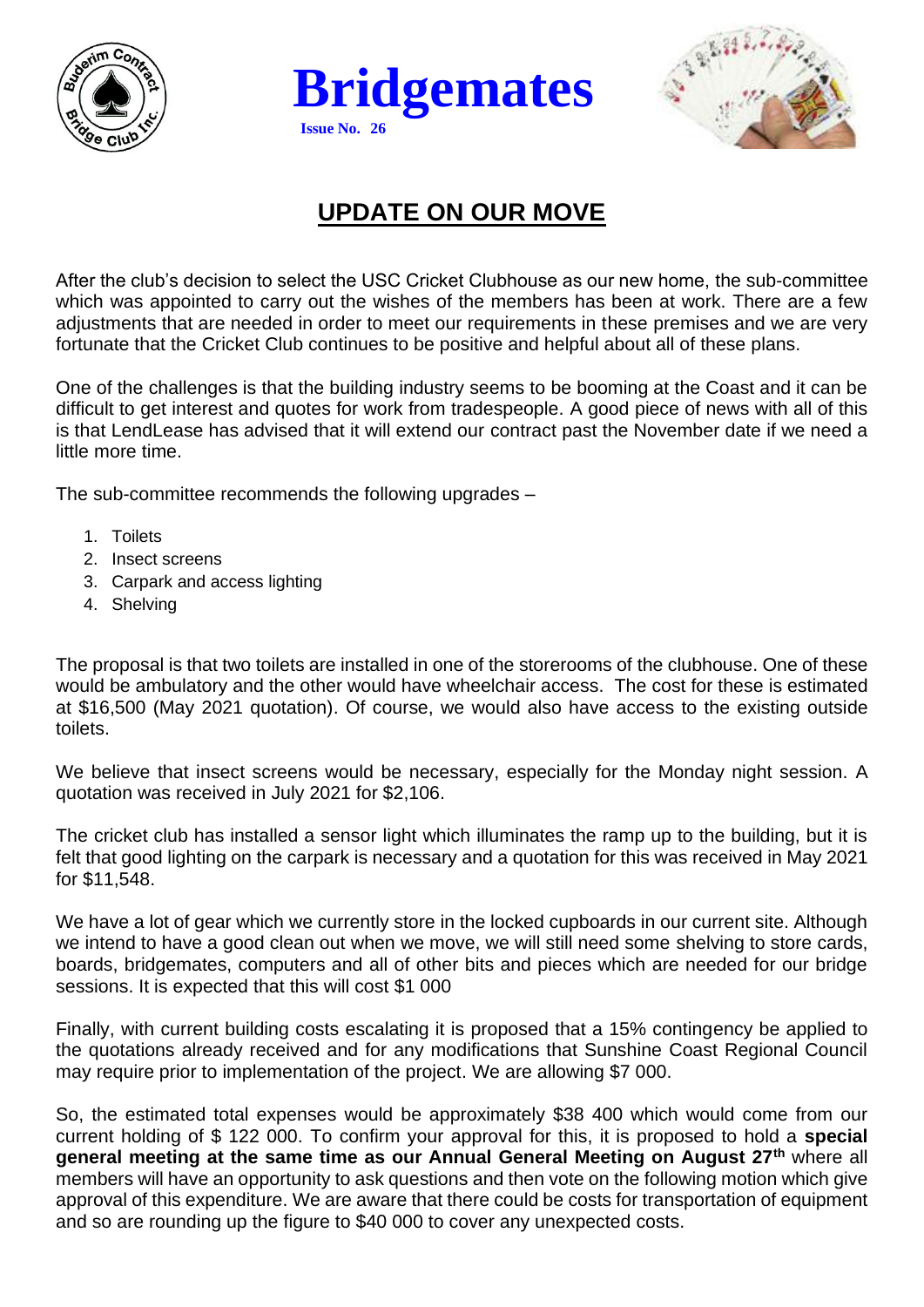THE MOTION: That the club members approve of the expenditure of up to \$40000 from club reserves to pay for the move to the Cricket Club.

> Moved by Sandi Owen Seconded by Linda Boyle

## **MEET YOUR MEMBERS**

*Continuing our series of conversations with Bridge Club members*



Meet John Boyle. Born in Brisbane, John began his card playing 'career' at University, (perhaps when he should have been going to lectures). He says that playing bridge against some of the Maths students for money is a good way to sharpen your skills! John had a variety of occupations – teaching, selling real estate, taxi driving and staffing officer before he began his favourite occupation – retirement.

Apart from bridge, he enjoys the daily challenge of The Times cryptic crossword, walking and swimming at Mooloolaba and big family gatherings. When asked for his advice to bridge players, John remembered with some amusement the advice which his mother's partners used to give her in their regular social games. LYBT \* was what they told her. However, his suggestion to new players is to keep working with your partners on the hands that you have played to see how you can improve.

(\*LYBT means Lead Your Bloody Trumps!!)

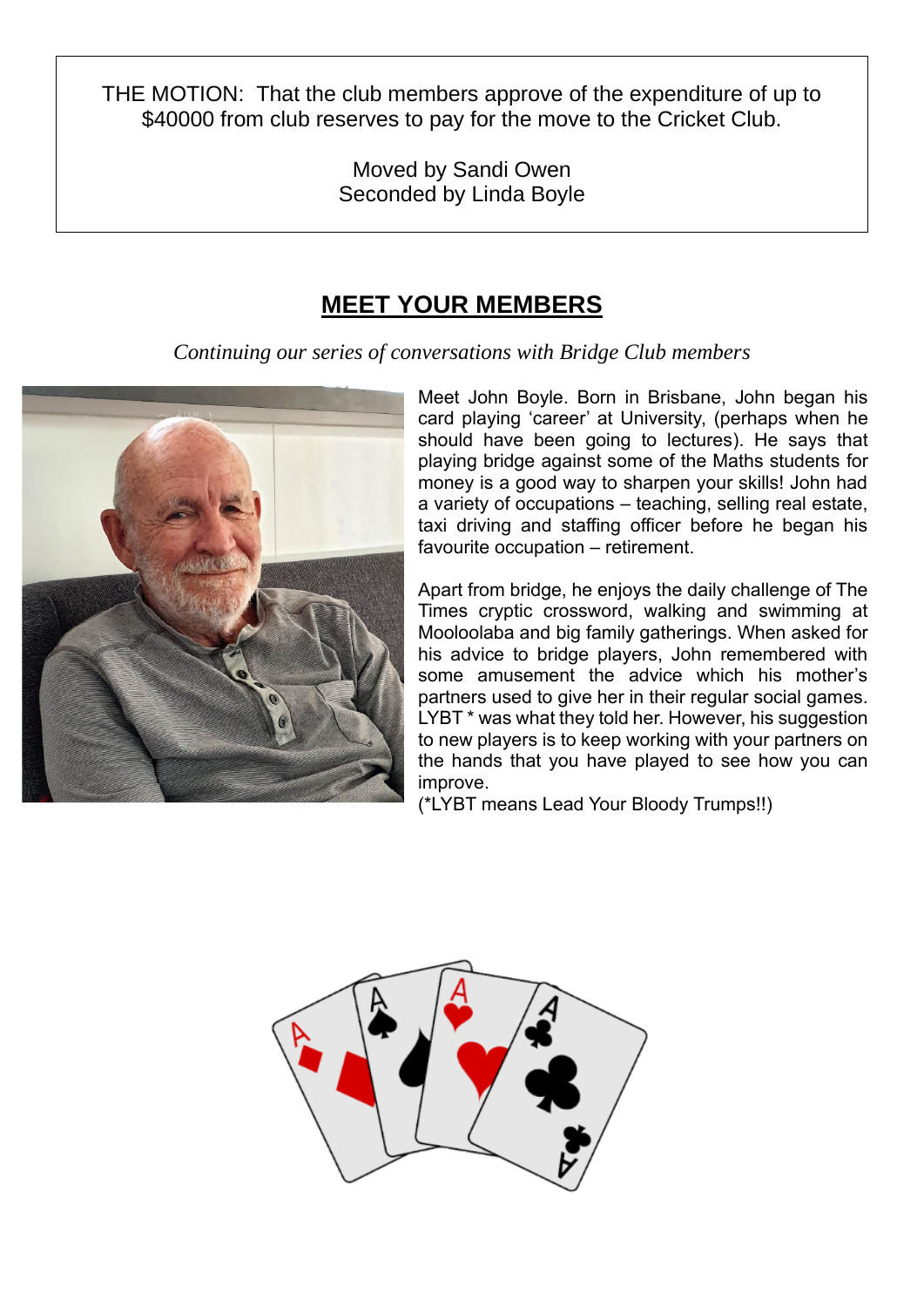## *TAKING BRIDGE VERY SERIOUSLY*

It was the Roaring Twenties, and the entire country was so crazy over the new contract bridge that it seemed inevitable that it would one day be the motivation for a crime of passion. It happened in Kansas City in 1929. Myrtle Bennett and her husband John, a prosperous, 36-year-old perfume salesman, were hosting their neighbours for an evening of rubber bridge in their upscale apartment.

Shortly after midnight, this fateful -- and fatal -- hand was dealt:

|                       | <b>Myrtle Bennett</b> |                     |
|-----------------------|-----------------------|---------------------|
|                       | <b>A1063</b>          |                     |
|                       | <b>♥1085</b>          |                     |
| <b>Charles Hofman</b> | $\bullet$ 4           | <b>Mayme Hofman</b> |
| $\triangle$ Q72       | <b>A9842</b>          | $\clubsuit$ 4       |
| ♥AJ3                  |                       | $\sqrt{Q}94$        |
| <b>AQ1092</b>         | <b>John Bennett</b>   | <b>*KJ763</b>       |
| $-16$                 | <b>∗KJ985</b>         | $\triangle$ Q753    |
|                       | <b>VK762</b>          |                     |
|                       | $*85$                 |                     |
|                       | $*K10$                |                     |

John, sitting South, overbid by opening 1S with his aceless, 10-point hand. Charles overcalled 2D and Myrtle, North, jumped to 4S, which ended the auction. John could have made his contract, but he played it as poorly as he had bid it and went down two tricks.

Myrtle was livid that she had put down such a fine dummy, only to see her husband mangle the play. She called him a "bum bridge player" and an altercation ensued. John slapped her and announced that he was leaving town. While John was hurriedly packing a suitcase, Myrtle ran to the bedroom to get his loaded Colt .32 automatic and chased him through the apartment. She fired four shots, fatally wounding him with the last two. John's last words were, "She got me."

Myrtle was charged with first-degree murder and the crime became national news. At the 1931 trial, her defence was that her husband was unfaithful and emotionally abusive, and that she fired the gun in self-defence and/or accidentally during the struggle.

The public, however, was more interested in the bridge hand. Newspapers called on bridge experts to analyse the deal -- or what the survivors remembered of it, since the cards had flown off the table during the incident. The experts concluded that Bennett should not have opened such a poor hand and had made a serious error in the play by failing to set up dummy's club suit for extra winners. They said his "fatal mistake" was not planning his strategy before playing the cards.

The lead was the Ace of Diamonds followed by the Jack of Clubs. He could have saved the contract and his life by correctly guessing where the Queen of Spades was and establishing the clubs. He didn't and lost three heart tricks to doom himself both figuratively and literally.

The legend is that the jury deemed John's play so poor that they acquitted Myrtle on grounds of justifiable homicide. The truth is that Myrtle was indeed acquitted, but the ruling was accidental discharge of a firearm. The jury ignored the evidence that the pistol had been fired four times in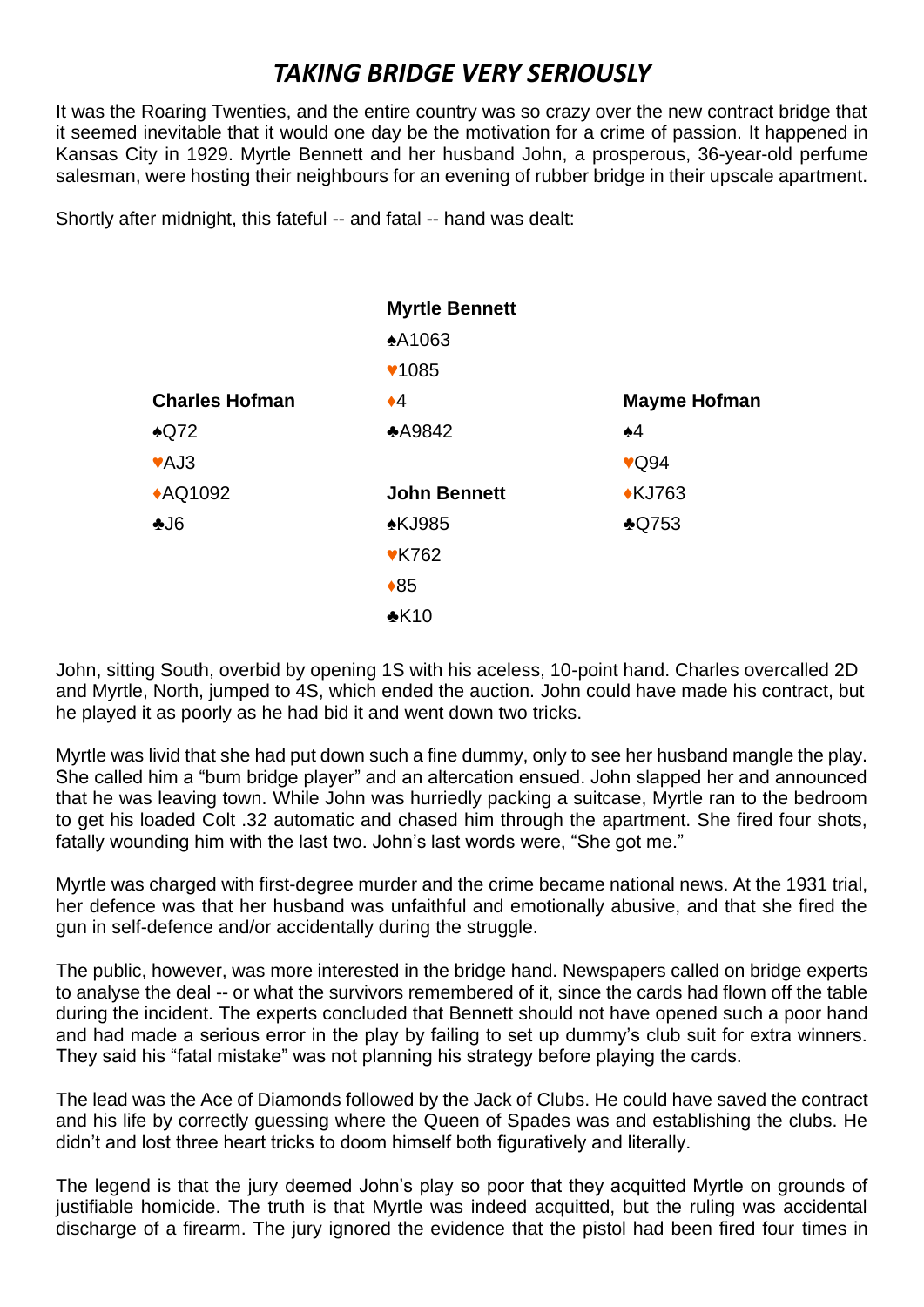three different rooms, including two shots through the bathroom door. After the trial, Myrtle collected \$30,000 on John's life-insurance policy. She lived another 61 years to age 96 and left her milliondollar estate to John's relatives.

Could anything like that happen at the BCBC???

### **CHAMPIONSHIPS**

In June and July we staged our two championship events – the pairs and then the teams. As these events require three consecutive weeks, the committee usually chooses times where there are five Wednesdays or five Fridays as this seems to suit members who have different playing arrangements for each playing day. The team's event was played in masks and we were fortunate to be able to finish this before the unexpected lockdown on July 31<sup>st</sup>. As President Sandi said – 'What a relief not to have 'COVID' on Alma's trophy for the teams!'



#### **CHAMPIONSHIP WINNERS:**



Congratulations to the winners of the Pairs Championship - Murray Schlecht and Joe Czekanski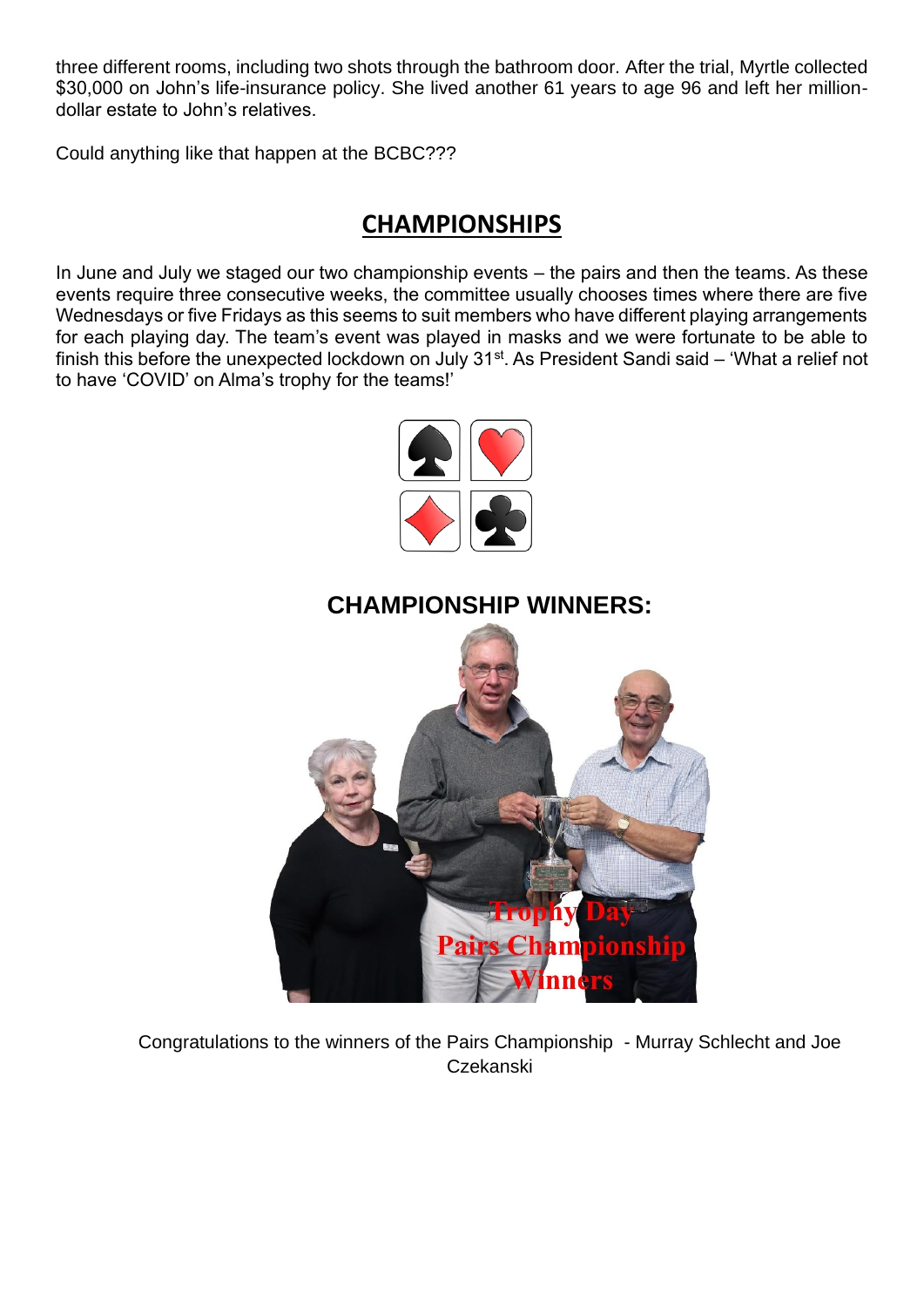



Congratulations to the winners of Alma's Trophy – Norm and Ellen de Chastel along with Kim and Murray Schlecht. A hard team to beat, they came in first for each of the three weeks of competition.